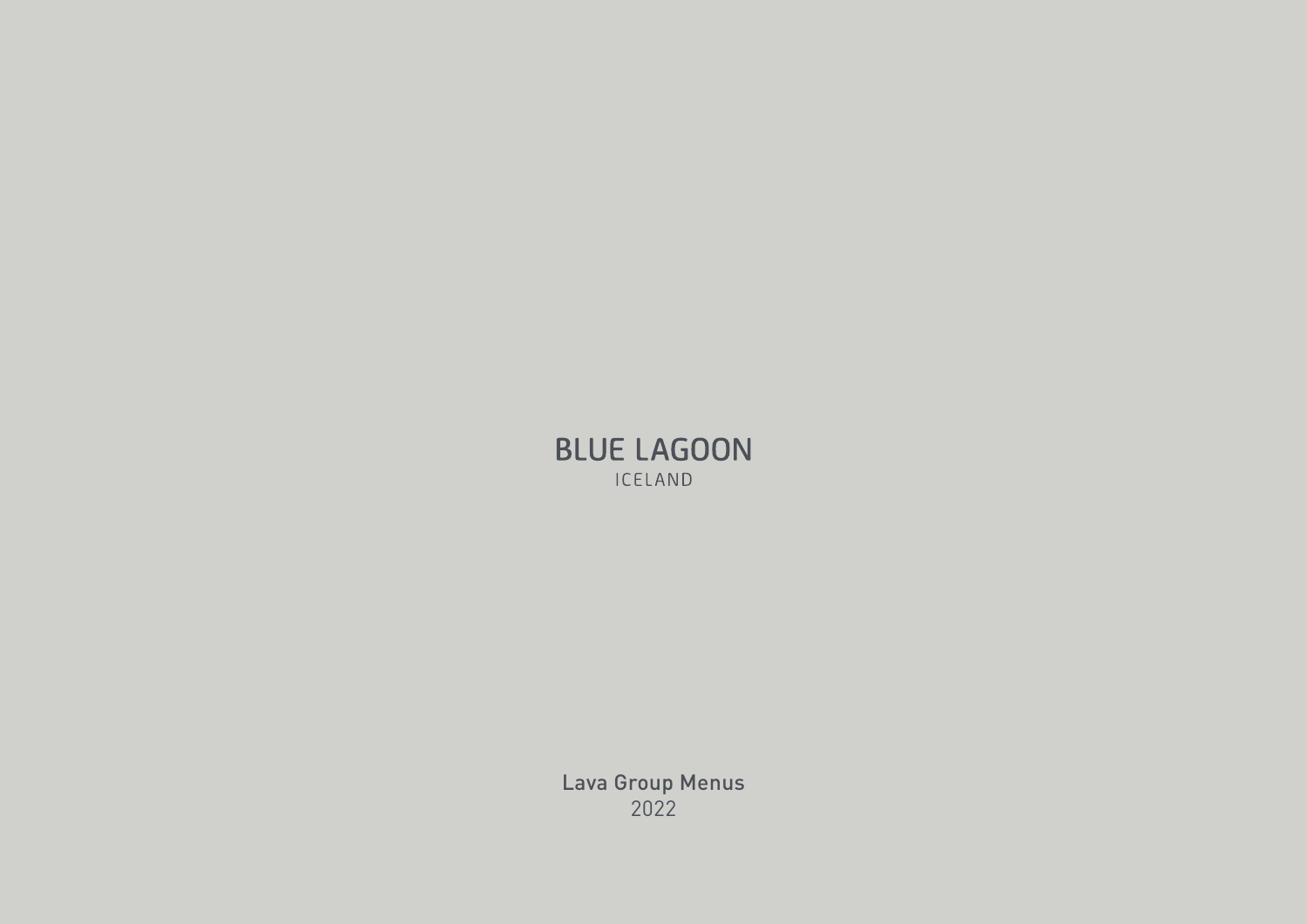# Lava Group Menus

*Minimum 10 persons. The group needs to decide on the same menu for all group members.*

| <b>Lunch Menu</b><br>Two course   ISK 7900<br>Three course   ISK 8900                                                                                                                                                                                                                               | <b>Dinner Menu</b><br>Three course   ISK 10900                                                                                                                                                                                                                                                                                                                                                                                        | Wine pairing<br>Three course   ISK 8900                                                                                                                                                                                                                                                                                                                                                                  |
|-----------------------------------------------------------------------------------------------------------------------------------------------------------------------------------------------------------------------------------------------------------------------------------------------------|---------------------------------------------------------------------------------------------------------------------------------------------------------------------------------------------------------------------------------------------------------------------------------------------------------------------------------------------------------------------------------------------------------------------------------------|----------------------------------------------------------------------------------------------------------------------------------------------------------------------------------------------------------------------------------------------------------------------------------------------------------------------------------------------------------------------------------------------------------|
|                                                                                                                                                                                                                                                                                                     |                                                                                                                                                                                                                                                                                                                                                                                                                                       |                                                                                                                                                                                                                                                                                                                                                                                                          |
| <b>Starters</b>                                                                                                                                                                                                                                                                                     | Main courses                                                                                                                                                                                                                                                                                                                                                                                                                          | <b>Desserts</b>                                                                                                                                                                                                                                                                                                                                                                                          |
| <b>Baked golden and ruby beets</b><br>Mixed lettuce, radish, tofu<br>Arctic charr<br>Horseradish, trout roe, kholrabi<br>Seafood salad<br>Mixed seafood, lettuce, pickled vegetable<br>Langoustine soup<br>Garlic roasted langoustine, cream, dulse<br>Gravlax<br>Cucumber, ryebread, mustard sauce | Fish of the day<br>-Fresh from the nearby harbor in Grindavík<br>Potatoes, cauliflower, shellfish sauce<br>Lamb fillet<br>Root vegetables, bok choy, red wine glace<br>Pan fried cod<br>Barley, broccoli, shellfish sauce<br><b>Grilled breast of chicken</b><br>Barley, fennel salad, seasonal vegetables<br><b>Baked celeriac</b><br>Purée, spelt, parsley oil<br>Grilled beef tenderloin<br>Potatoes, caramelized onion, mushrooms | Crème brûlée<br>Vanilla, orange<br>"Hjónabandssæla"<br>Skyr, rhubarb, cardamom ice cream<br>"Ástarpungar" & caramel<br>Chocolate mousse, vanilla ice cream, salted<br>caramel<br>Skyr ganache<br>Berries, berry sorbet, crumble<br>Strawberries and coconut<br>Mint, almonds<br><b>Skyr and liquorice</b><br>Spice cake, toffee, raspberry<br>Brownie and chocolate mousse<br>Strawberries, fruit sorbet |
|                                                                                                                                                                                                                                                                                                     |                                                                                                                                                                                                                                                                                                                                                                                                                                       | Prices are per person.<br>Prices valid 2022 and are subject to change                                                                                                                                                                                                                                                                                                                                    |

# **BLUE LAGOON**

ICELAND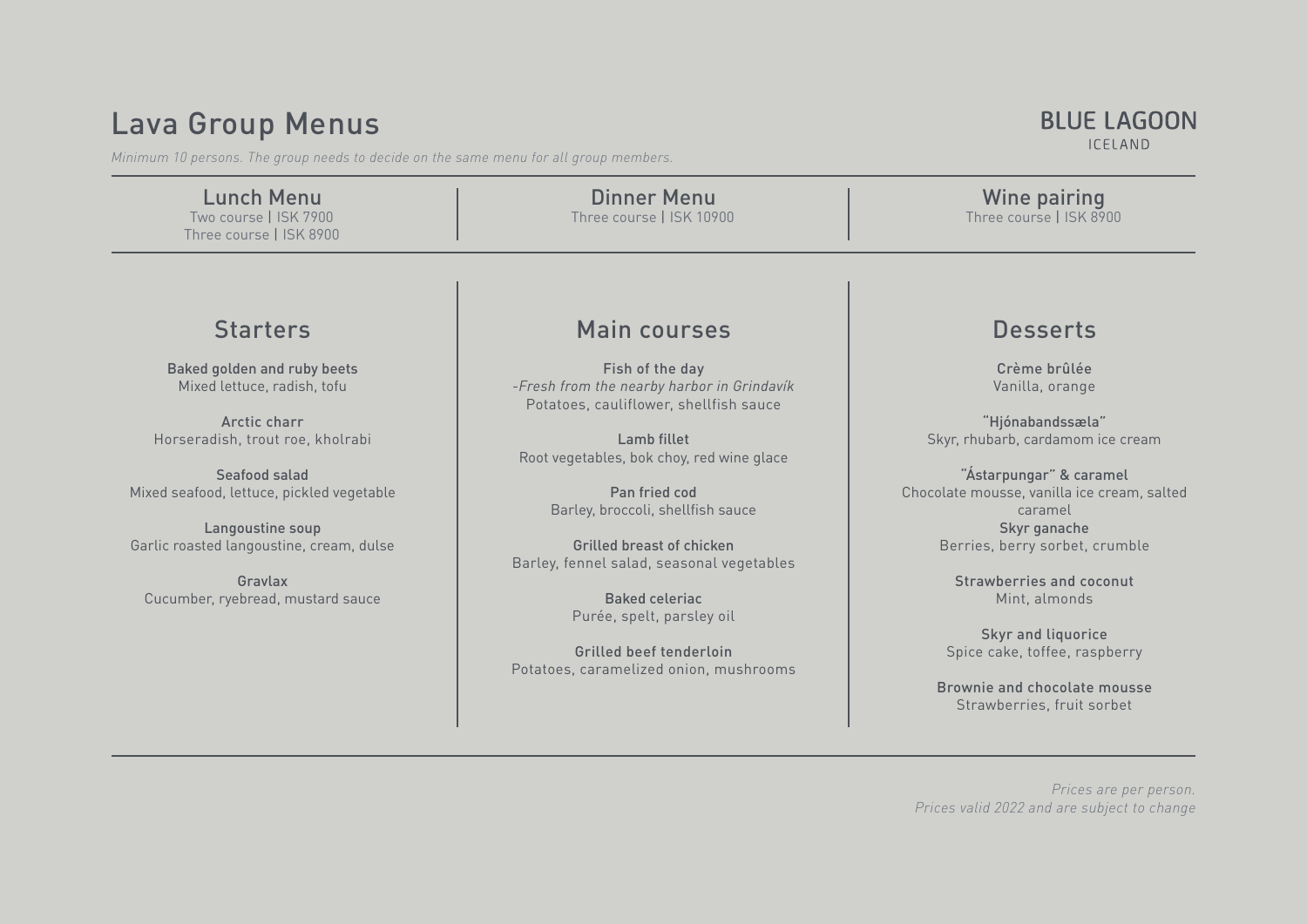## Lava Group Menus

## **BLUE LAGOON ICELAND**

Tasting Menu Four course | ISK 11900 Wine pairing | ISK 9900

A four-course culinary journey that takes you into a world of gourmet sensations and classic Icelandic cuisine.

## Tasting Menu

Six course | ISK 17900 Wine pairing | ISK 14900

#### A six course journey across the culinary landscape of Iceland

- Artic charr
- Cod fillet from Grindavík harbour
- Scallop
- Tenderloin of beef
- Selection of cheese
- Skyr and berries

*Minimum 10 persons Same menu for all group members*

### Breakfast buffet ISK 5200

*Minimum 25 persons*

-Bread, buns and croissants -Ham and salami -Jam, butter, and cheese -Muffins and danish pastry -Fresh fruit -"Skyr" and yoghurt -Mixed cereal and muesli -Bacon, eggs, and sausages -Coffee, tea, and fruit juice

Appetizers

*served on a platter on each table*

Mixed sushi platter | ISK 1000 *(4 pcs per person)* Appetizer platter | ISK 2000 *(4 pcs per person)*

#### Appetizers:

-Canapé with roast beef -Canapé with shrimps -Canapé with salmon and eggs -Canapé with ham and salad -Rye bread canapé with herring -Tapas with parma ham -Tapas with duck breast -Tapas with dill cured salmon -Tapas with tomato, basil, and mozzarella -Tapas with smoked salmon -Tapas with vegetables -Tortilla with beef -Tortilla with chicken -Tortilla with vegetables -Burger slider -Langoustine and cucumber -Warm smoked salmon and cauliflower -Beef skewers with truffle sauce -Chicken skewers with chili sauce -Lamb skewers with pesto -Vegetable skewers -Mixed sushi -Chocolate covered strawberries

*Prices are per person. Prices valid 2022 and are subject to change*